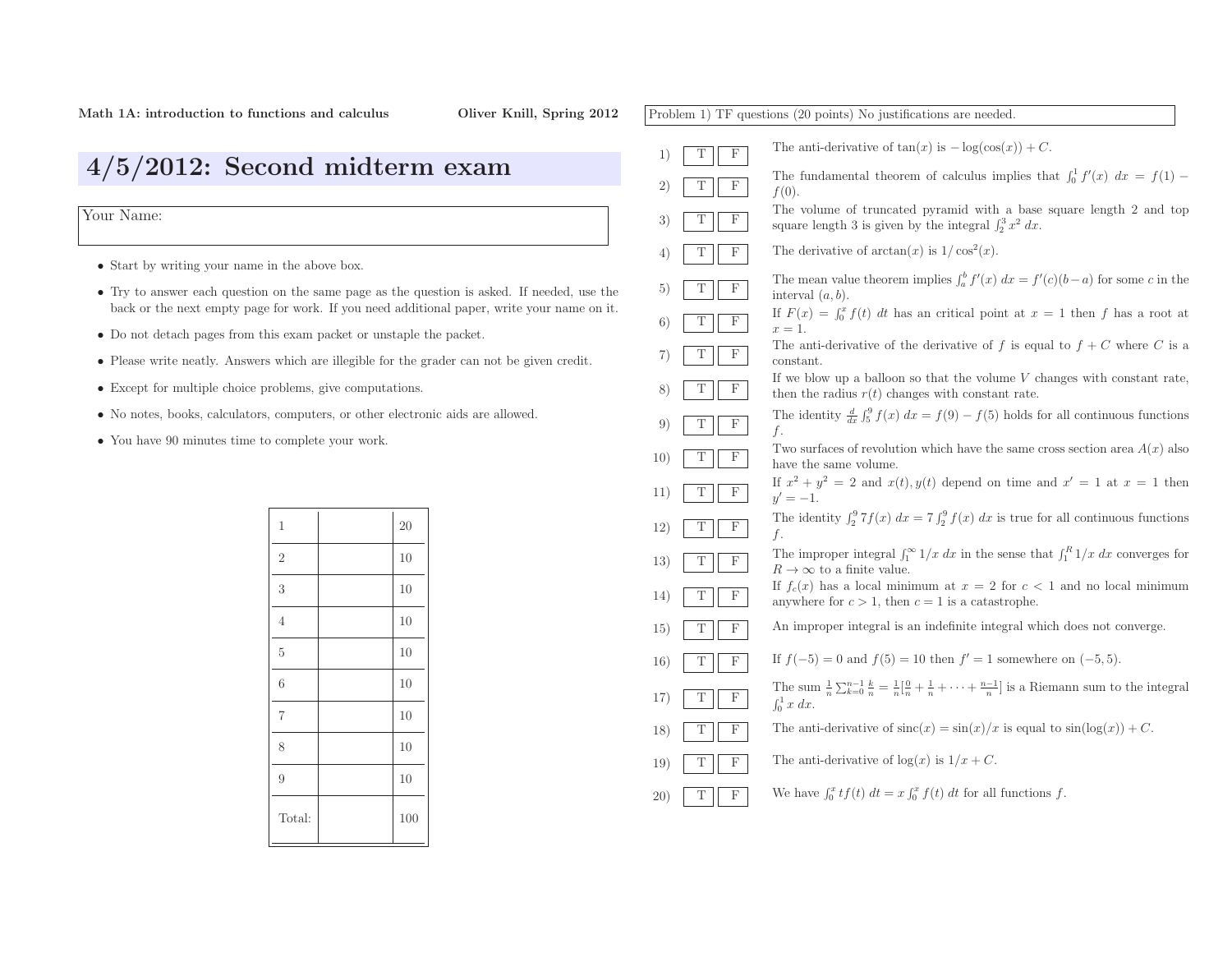## Problem 2) Matching problem (10 points) No justifications are needed.

a) (6 points) Match the integrals with the <sup>p</sup>ictures.



b) (4 points) Match the concepts: each of the <sup>4</sup> figures illustrates one of the formulas which are the centers of the **mind map** we have drawn for this exam:



| Formula                       | Enter 1-4 |
|-------------------------------|-----------|
| $\int_a^b A(z) dz$            |           |
| $\int_{a}^{b} q(x) - f(x) dx$ |           |
|                               |           |

| Formula           | Enter 1-4 |
|-------------------|-----------|
| `x<br>$dt = f(x)$ |           |
| t) $dt = f(x)$    |           |

Problem 3) Matching problem (10 points) No justifications are needed.

a) (6 points) Match the volumes of solids.

| Integral              | Enter $1-6$ |
|-----------------------|-------------|
| $\int_0^1 \pi z^4 dx$ |             |
| $\pi z dz$            |             |
| $\pi(4+\sin(4z)) dz$  |             |

| Integral          | Enter $1-6$ |
|-------------------|-------------|
| $\pi e$<br>$\sim$ |             |
| $\pi z^2 dz$      |             |
|                   |             |



b) (4 points) Fill in the missing word which links applications of integration.

| The probability density function is the | of the cumulative distribution function. |
|-----------------------------------------|------------------------------------------|
| The total cost is the                   | of the marginal cost.                    |
| The volume of a solid is the            | of the cross section area function.      |
| The velocity of a ball is the           | of the acceleration of the ball.         |

Problem 4) Area computation (10 points)

Find the area of the region enclosed the graphs of  $y = x^4 - 12$  and  $y = 8 - x^2$ .